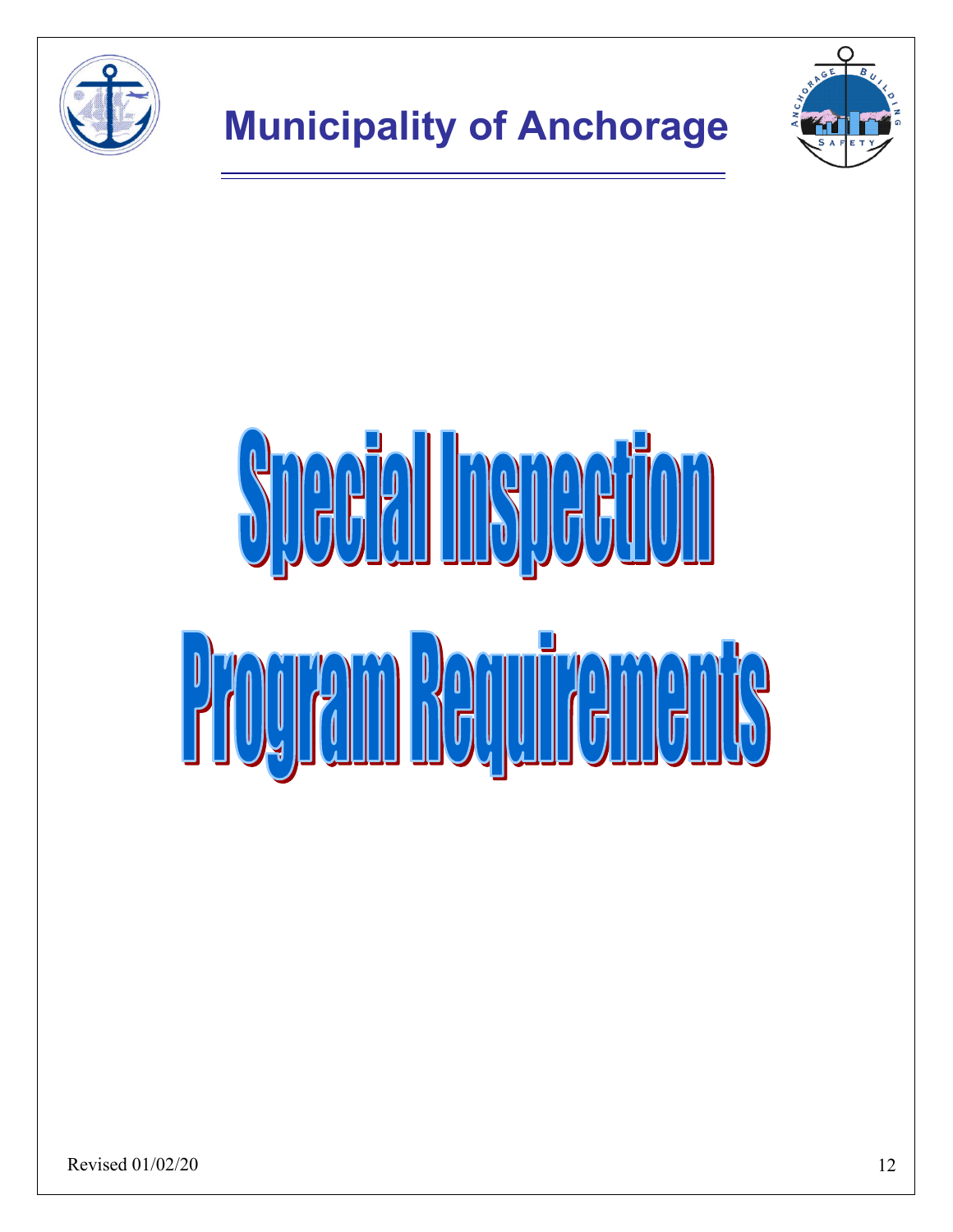# **TABLE OF CONTENTS**

| APPLICATION FOR SPECIAL INSPECTOR APPROVAL MUNICIPALITY OF ANCHORAGE,    |  |
|--------------------------------------------------------------------------|--|
| TABLE A MINIMUM EXPERIENCE AND CERTIFICATIONS FOR SPECIAL INSPECTOR PRE- |  |
|                                                                          |  |
|                                                                          |  |
|                                                                          |  |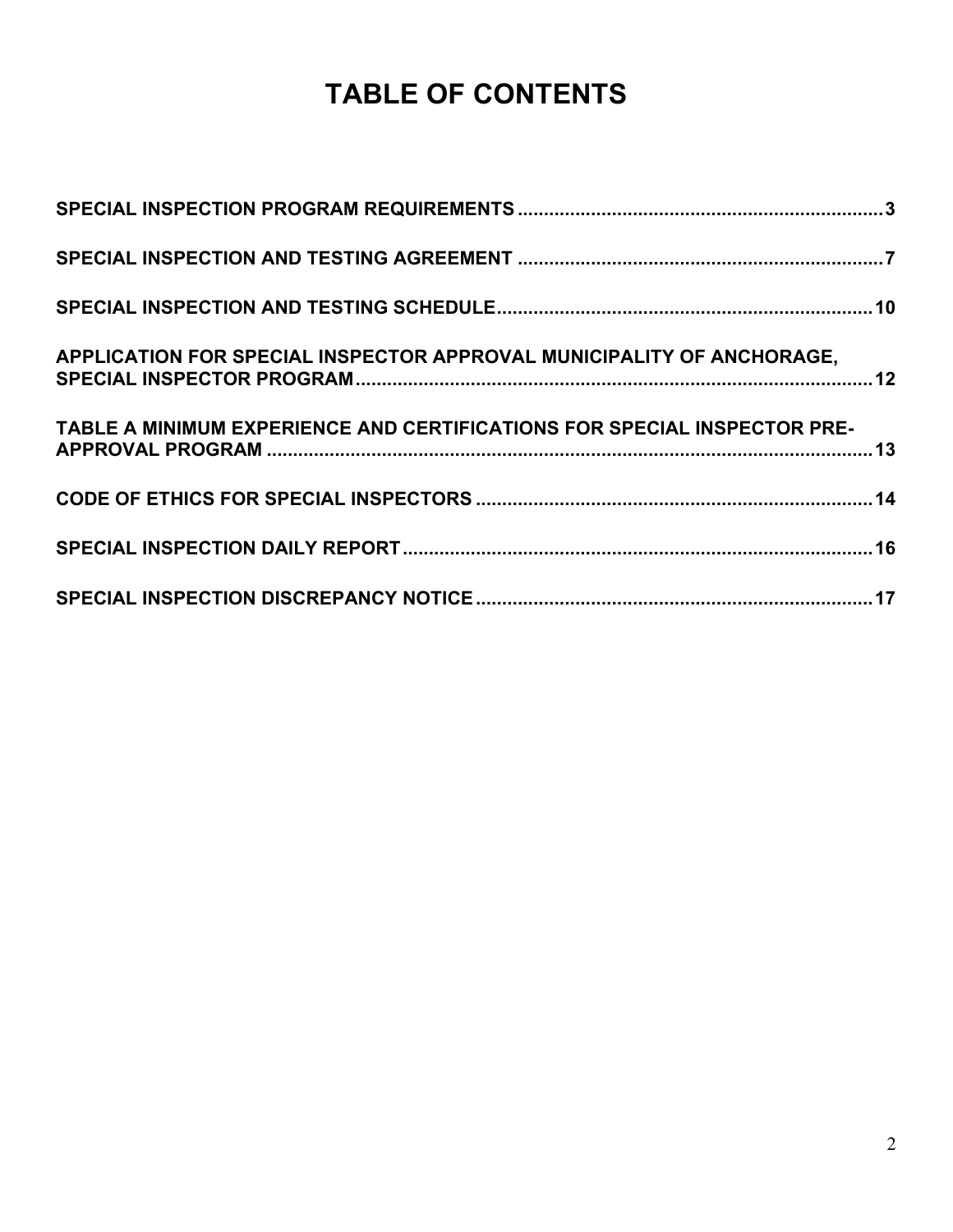# **SPECIAL INSPECTION PROGRAM REQUIREMENTS**

### <span id="page-2-0"></span>**A. Purpose of Special Inspection**

Special inspection is the monitoring of the materials and workmanship that are critical to the integrity of the building structure. It is a review of the work of the contractors and their employees to assure that the approved plans and specifications are being followed and that relevant codes and ordinances are being observed. The special inspection process is in addition to those inspections conducted by the municipal building inspector and by the engineer or architect of record as part of the periodic structural observation. The special inspectors furnish continuous or periodic inspection as prescribed in IBC Table 1704.3 for that construction which requires their presence. [IBC Section 109.3.9 and 1704].

Good communication between the special inspector and the designers, contractor, and building department is essential to project quality assurance.

### **B. Duties and Responsibilities of the Special Inspector**

Though not required by code, special inspectors and/or inspection agencies can document acceptance of their responsibilities and scope of work for a project by signing an agreement that includes a detailed schedule of services, commonly known as the Special Inspection and Testing Agreement and the Special Inspection and Testing Schedule. An example of these forms is included in this document. Duties of special inspectors and/or inspection agencies include the following:

- 1. **Signify presence at job site.** Special inspectors should notify contractor personnel of their presence and responsibilities at the job site.
- 2. **Observe assigned work.** [IBC Section 1704] Special inspectors shall inspect all work for which they are responsible for conformance with the building department approved (stamped) plans and specifications and applicable provisions of the IBC.
- 3. **Report nonconforming items.** Special inspectors shall bring all nonconforming items to the immediate attention of the contractor. If any such item is not resolved in a timely manner or is about to be incorporated into the work, the engineer or architect of record and the building department should be notified immediately. An MOA Special Inspection Discrepancy Notice is included in this document.
- 4. **Provide timely reports.** The special inspector shall provide two copies of written inspection reports for each inspection visit at the job site upon completion of his visit. One copy of all the reports shall be filed on site and one copy provided to the MOA inspector prior to his inspection. The MOA inspector's copy is to be attached to his inspection report of the work to be approved (IBC Section 1704.1.2). An example of an MOA approved daily report form is included in this document. Special Inspectors may use their own form if it includes all the information shown in the example and has been approved by the MOA. These reports shall include:
	- Description of daily inspections and tests made, with applicable locations. Define location with gridlines when available.
	- Listing of all nonconforming items.
	- Report on how nonconforming items were resolved or unresolved, as applicable.
	- Itemized changes authorized by the architect, engineer, and building official if not included in nonconforming items.

Offsite laboratory testing results, i.e. concrete cylinder break batch testing, that meet specifications shall be forwarded to the MOA lead structural inspector within seven days after completion. The MOA shall be notified immediately of a testing that does not meet specifications.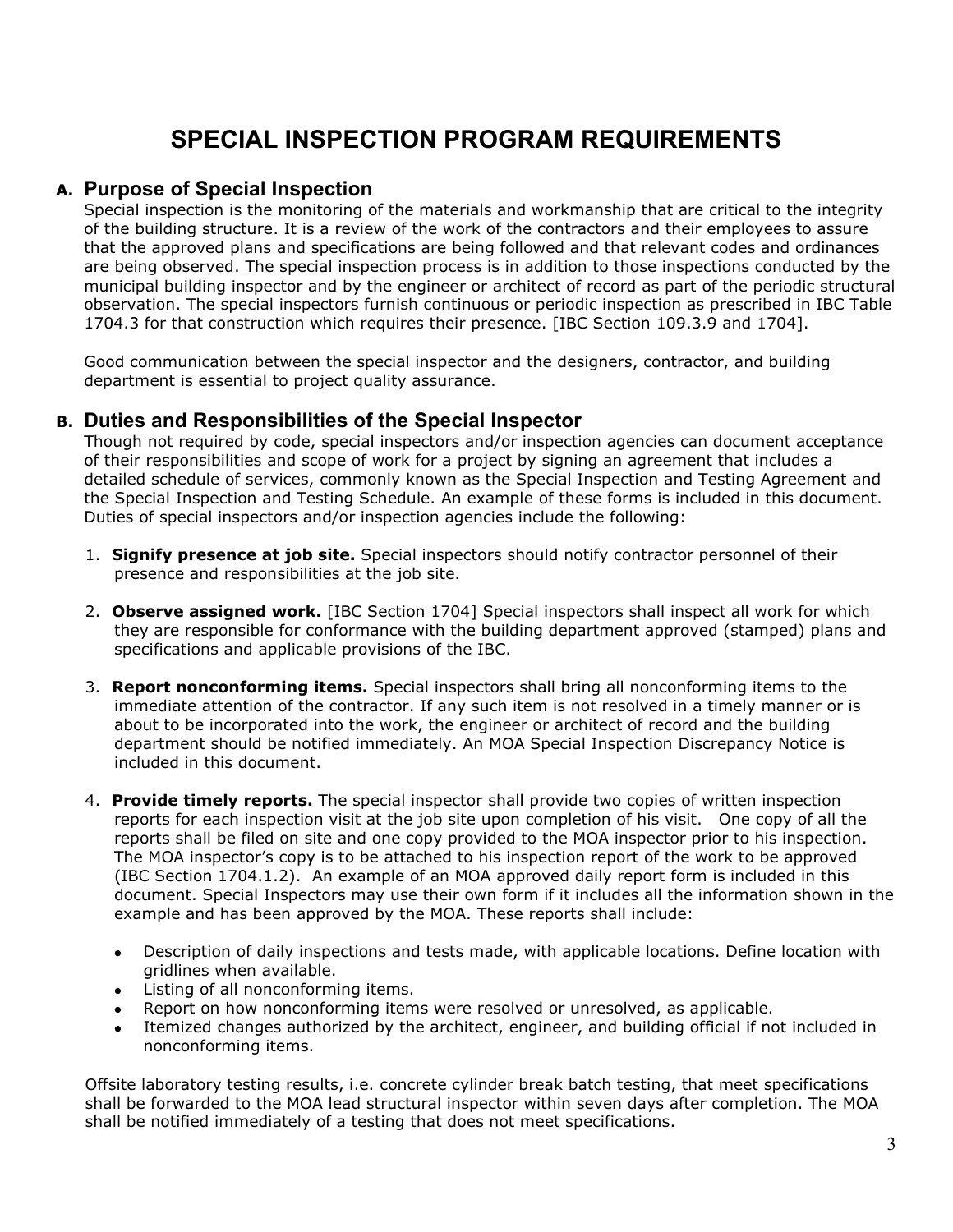5. **Submit final report.** Special inspectors or inspection agencies shall submit a final signed report to the building department stating that all items requiring special inspection and testing were fulfilled and reported and, to the best of their knowledge, in conformance with the approved plans, specifications, and the applicable provisions of the IBC. Items not in conformance, unresolved items, or any discrepancies in inspection coverage (i.e. missed inspections, periodic inspection when continuous inspection was required, etc.) should be specifically itemized in this report. **This special inspection final report must be received by the MOA before the MOA can perform a final inspection.**

# **C. Duties and Responsibilities of the Project Owner**

The project owner, the engineer, architect of record, or an agent of the owner is responsible for funding special inspection services. The special inspector/agency shall not be in the employ of the contractor, subcontractor, or material supplier. [IBC Section 1704.1]. In the case of an owner/contractor, the special inspector/agency shall be employed as specified by the building official.

## **D. Duties and Responsibilities of the Engineer or Architect of Record**

The design professional in charge should be a consenting party by written acknowledgment of special inspection and testing agreements. An example of such an agreement is included in this document. The design professional in responsible charge has many duties and responsibilities related to special inspection, including the following:

1. **Prepare special inspection program.** The design professional in responsible charge shall list the items for which special inspection is required; and shall indicate any items for which the IBC or the building official approves periodic inspection and the frequency of such inspection. [IBC 106.3.4].

The design professional in responsible charge should coordinate with the project owner in the selection of special inspectors [IBC Section 1704.1] and is required to list special inspectors and their duties on the special inspection program. The standard of the industry for employing a qualified inspection agency is its compliance with the requirements of ASTM E-329. The choice of special inspectors should include the following considerations:

- Project size and complexity experience with similar projects
- Inspection staffing sufficient qualified inspectors
- Site location proximity of inspection and testing facilities
- Off-site inspection capabilities for inspection at remote locations.

Completion of a special inspection and testing agreement and schedule is a simple method of fulfilling the requirement for preparation of a special inspection program that can be easily reviewed by the building department.

- 2. **Respond to field discrepancies.** The engineer or architect of record shall respond to special inspector reports of uncorrected noncomplying items and shall approve remedial measures.
- 3. **Review shop drawings and submit revisions to approved plans.** The design professional in responsible charge shall acknowledge and approve shop drawings that may detail structural information, shall submit to the building official and to the special inspection agency written approval of any verbally approved deviations from the approved plans, and shall submit revised plans for building official approval as required.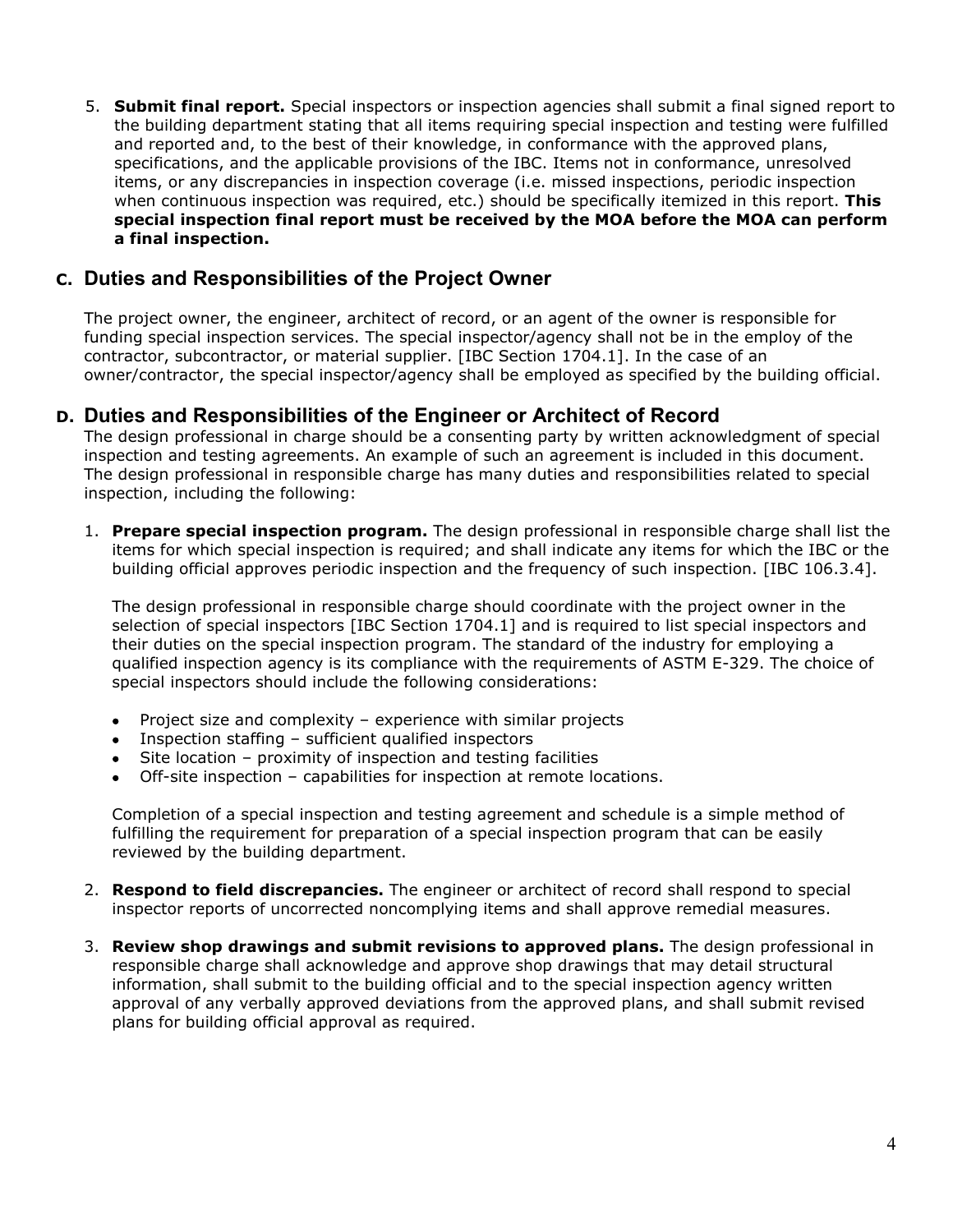# **E. Duties and Responsibilities of the Contractor**

The contractor's duties include the following:

- 1. **Notify the special inspector.** The holder of the building permit or their duly authorized agent is responsible for notifying the special inspector or agency regarding individual inspections required by the building department. Adequate notice shall be provided so that the special inspector has time to become familiar with the project.
- 2. **Provide access to approved plans.** The contractor is responsible for providing the special inspector with access to approved plans.
- 3. **Retain special inspection records.** When required by the building official, the contractor is responsible for retaining at the job site all special inspection records submitted by the special inspector and providing these records for review by the building department's inspector upon request. The building department inspector shall be provided with a copy for his use.
- 4. **Exercise quality control.** The contractor shall have procedures in place for exercising quality control to obtain conformance with the construction documents approved by the building official. Identification and qualifications of the person(s) responsible for quality control and their positions in the organization shall be identified at the pre-construction meeting. The general contractor should arrange the pre-construction meeting with the lead structural inspector before any special inspections are performed.

# **F. Duties and Responsibilities of the Building Department**

Of all the team members involved in the construction process, the building official is the only one with the legal authority to enforce the special inspection provisions of the code. The employment of a special inspector or agency shall not relieve the building department of responsibility for progress or called inspections as required by the code. Building department inspections of items also requiring special inspection should not be signed off without the concurrence of the special inspector.

The specific duties and responsibilities of the building department relating to special inspection include the following:

- 1. **Review submittal documents for compliance with special inspection requirements.** The building department is charged with the legal authority to review the plans, specifications, special inspection program, and other submittal documents for compliance with code requirements.
- 2. **Approve special inspection program.** The building department is responsible for approving the special inspection program submitted by the design professional in responsible charge [IBC 1704.1] and may require a preconstruction conference to review the program with all appropriate members of the construction team. A pre-construction conference with the parties involved is required to review the special inspection requirements and procedures for projects valued at one million dollars or more or when special inspection is performed on an essential facility. The building official may also require a pre-construction meeting when he believes it would facilitate the inspection process of any project. The requirement for a pre-construction meeting is included on the special inspection stamp placed by MOA plan review on the approved plans.
- 3. **Approve special inspectors/inspection agencies.** The building department is responsible for determining the competence of special inspectors for the types of work they will be inspecting. [IBC Section 1704]. A special inspector license is required by the MOA in order to be approved as a special inspector on a project. A list of the approval status of special inspectors and the inspection types for which they are approved shall be posted on the Building Safety website. Only currently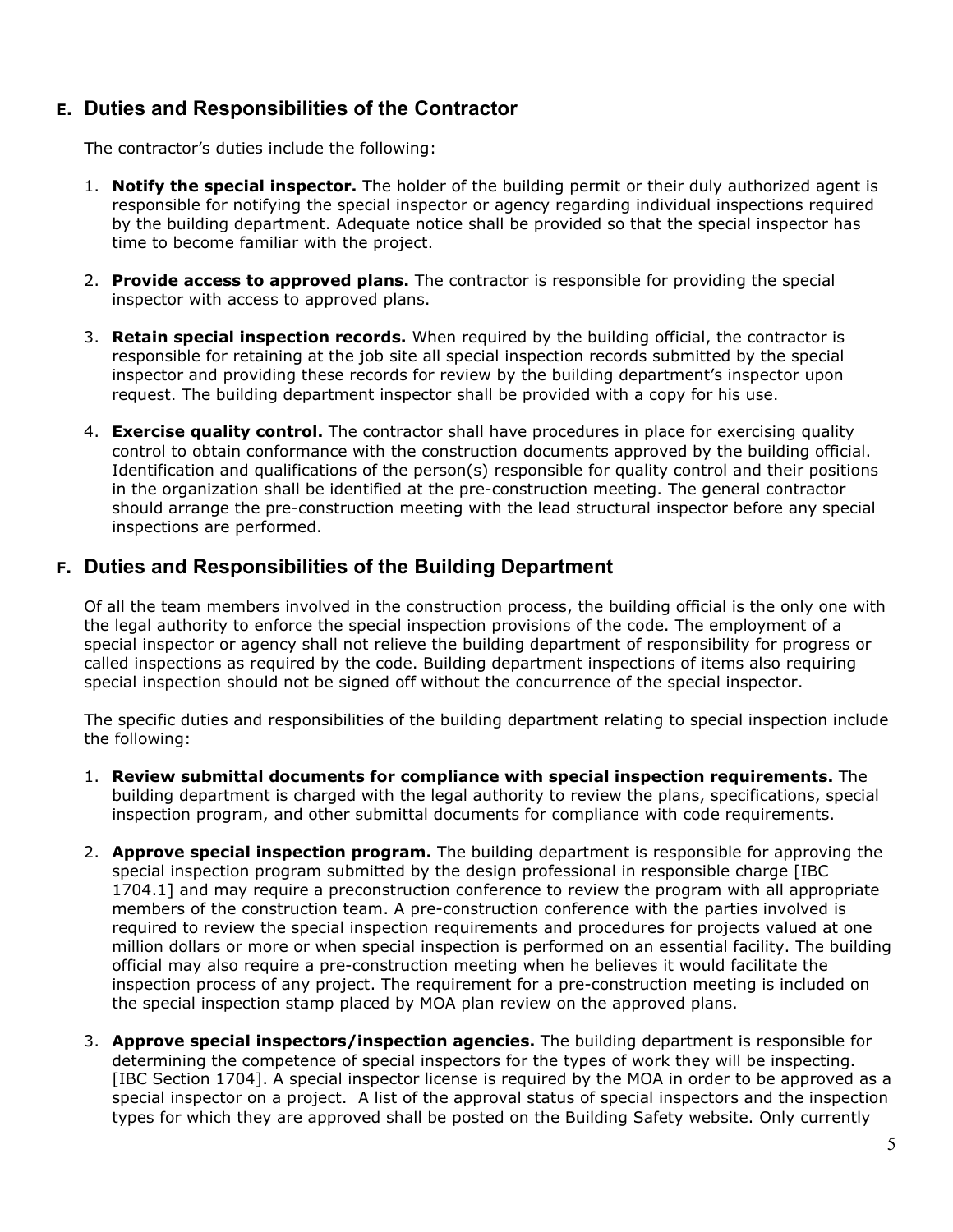approved special inspectors and the types of inspection they are approved to perform will be listed on the site;

Per 23.15.1704.1.4, an approval card will be issued to each special inspector providing the unique special inspection number issued to them along with the date of expiration of that number. The fee for the card is \$140.00. Special inspector card shall be renewed every two (2) years by the reapplication of the special inspector. It is the responsibility of the special inspector to reapply for the card and to maintain required certifications in order to be listed as an approved special inspector.

Special inspectors shall carry the license on their person when performing inspections and show the license upon request of building official's representative or designated design professional.

An inspector may add another category of special inspection to an issued license by submitting proof of expertise in that particular field. If the additional category is approved, the additional category will be added to the online list of approved categories, while retaining the original license expiration date. A new issuance or renewal of the Municipality of Anchorage Special Inspector's License will require certifications appropriate for the type of inspection performed. The list of applicable special inspection elements along with the minimum level of experience and certifications required is attached in this document.

The special inspection firm proposing to use an intern for part of their special inspection shall submit to the building official a written Special Inspector Intern Program for approval. The program shall define:

- Minimum pre-qualifying experience required for the proposed intern to participate as a special inspector intern.
- The special inspection intern shall be supervised as described by the written Special Inspector Intern Program. Information relating to the intern program can be found on the building safety web site at www.muni.org/building.
- Completion of special inspector intern training in a particular category of special inspection shall be demonstrated by application for a license as a special inspector and acceptance by the building official.

Your special inspection license will be issued to you as an individual, not your employer. Please include your personal contact information in addition to the employer contact information. Provide your resume and copies of certifications, registrations, or other documentation that you wish to be considered to:

**Mail: or Deliver:** Attn: Chief of Inspections and Chief of Inspections Chief of Inspections Chief of Inspections Development Services, Building Safety **Development Services** Municipality of Anchorage 1996 and 1997 and 1997 and 4700 Elmore Road P.O. Box 196650 **Anchorage, Alaska** Anchorage, Alaska 99519-6650

- 4. **Monitor special inspection activities.** The building department should monitor the special inspection activities at the job site to assure that qualified special inspectors are performing their duties when work requiring special inspection is in progress.
- 5. **Review inspection reports.** The building department receives and reviews special inspection progress reports and final reports for conformance with the approved plans, specifications, and workmanship provisions of the code. [IBC Section 1704.1.2].
- 6. **Perform final inspection.** The building department shall not perform the final inspection and approval of a project [IBC Section 109.3.10] until the final special inspection report has been reviewed and approved.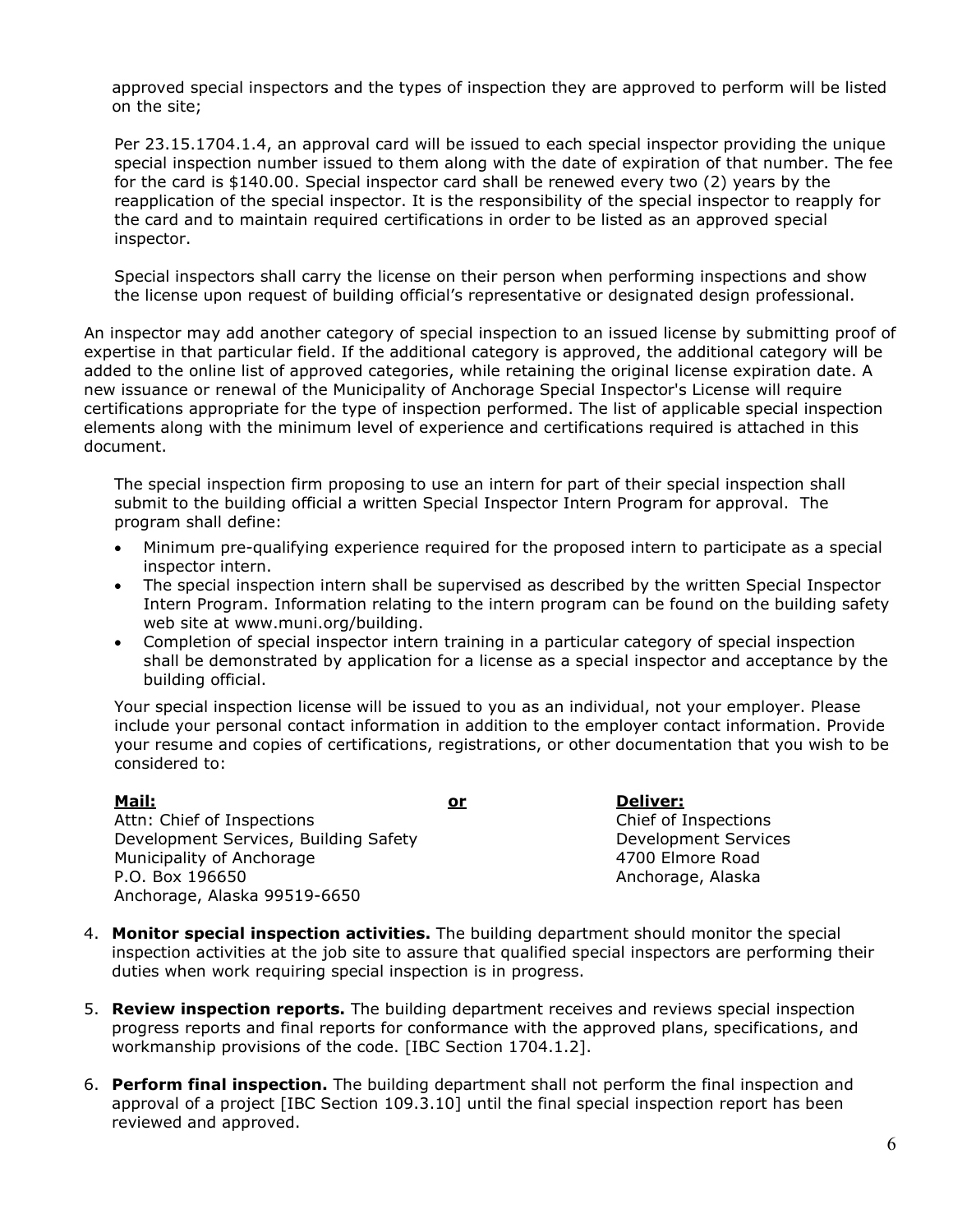# **SPECIAL INSPECTION AND TESTING AGREEMENT**

<span id="page-6-0"></span>To permit applicants of projects requiring special inspection and/or testing per section 1704 of the International Building Code (IBC):

Project Address: The Contract of the Permit No.:

Special inspection is the monitoring of the materials and workmanship that are critical to the integrity of the building structure. **The special inspection process is in addition to those inspections conducted by the municipal building inspector and by the engineer or architect of record as part of the periodic structural observation.** The special inspectors furnish continuous or periodic inspection as prescribed in IBC Table 1704.3 for that construction which requires their presence. [IBC Section 109.3.9 and 1704].

**BEFORE A PERMIT CAN BE ISSUED:** The owner, or the engineer or architect of record, acting as the owner's agent, shall complete two (2) copies of this agreement and the attached Special Inspection and Testing Schedule, including the required acknowledgements. Two other documents are also required: 1) A statement declaring who is employing the special inspection service and 2) a list of the special inspectors and their MOA approval numbers that will be performing inspections and what inspections they will be doing on the project.

**APPROVAL OF SPECIAL INSPECTORS:** Special inspectors may have no financial interest in projects for which they provide special inspection. Special inspectors shall be pre-qualified by the building department prior to performing any duties. Special inspectors shall carry the MOA special inspector identification card when performing the function of special inspector. **The engineer of record may perform special inspections on their projects excepting for those welding inspections requiring an AWS certification.**

Special inspection and testing shall meet the minimum requirements of the *International Building Code* Section 1704. The following conditions are also applicable:

#### **A. Duties and Responsibilities of the Special Inspector**

- 1. **Signify presence at job site.** Special inspectors should notify contractor personnel of their presence and responsibilities at the job site.
- 2. **Observe assigned work.** The special inspector shall observe assigned work for conformance with the building department approved (stamped) design drawings and specifications and applicable workmanship provisions of the *International Building Code*. For continuous special inspection, the special inspector shall be on site observing the work as it progresses. Periodic inspections, if any, must be specified in the special inspection program and approved by the building department and the engineer or architect of record.
- 3. **Provide timely reports.** The special inspector shall provide two copies of written inspection reports for each inspection visit at the job site upon completion of his visit. One copy of the all reports shall be filed on site and one copy provided to the MOA inspector prior to his inspection. The MOA inspector's copy is to be attached to his inspection report of the work to be approved (IBC Sec. 1704.1.2). An example of a MOA approved daily report form is available online or at the MOA handout board. Special inspectors may use their own form if it includes all the information shown in the example and has been approved by the MOA. These reports shall include:
	- a. Description of daily inspections and tests made, with applicable locations. Define location with gridlines when available.
	- b. Listing of all nonconforming items.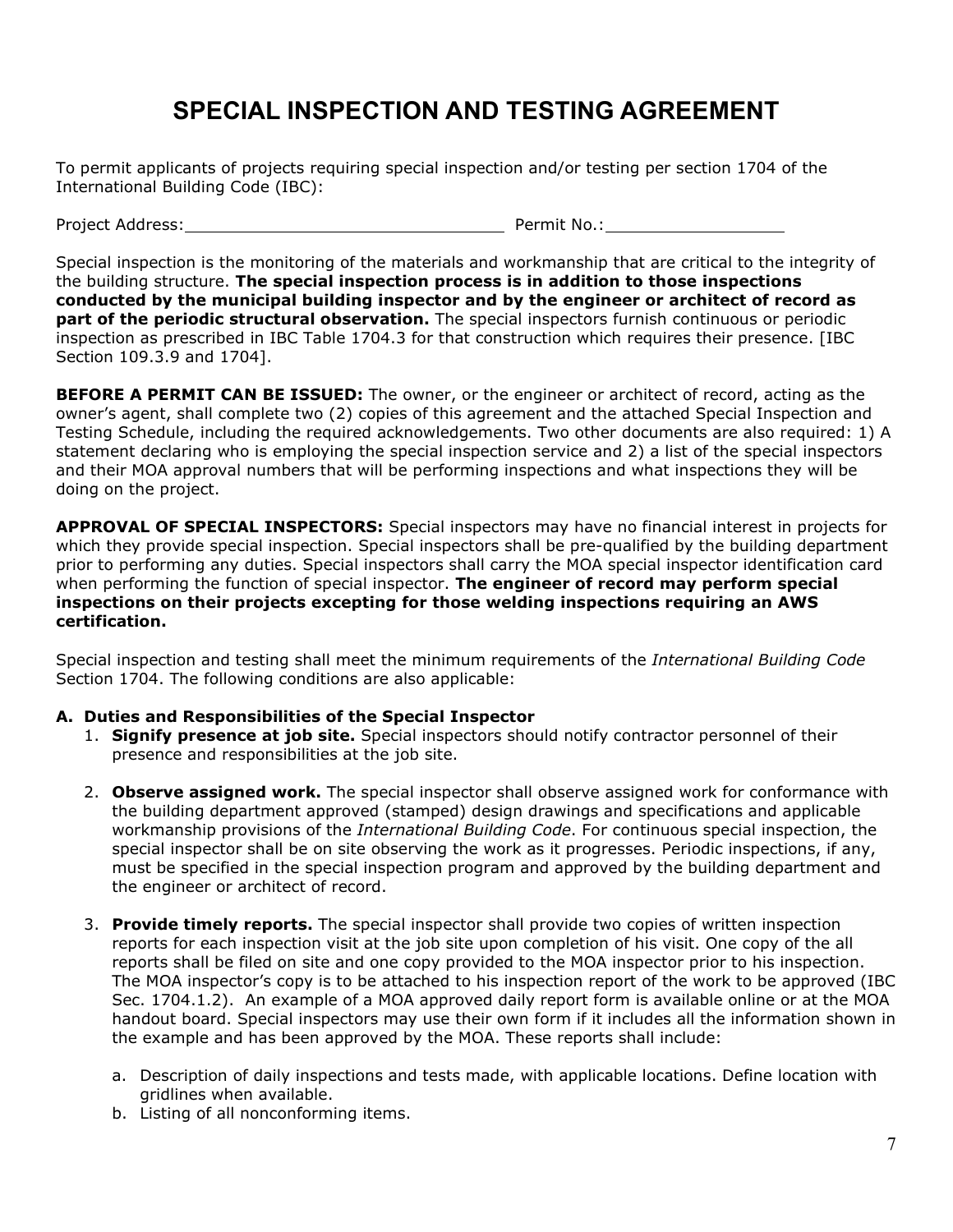- c. Report on how nonconforming items were resolved or unresolved, as applicable.
- d. Itemized changes authorized by the architect, engineer, and building official if not included in nonconforming items.

Offsite laboratory testing results, i.e. concrete cylinder break batch testing, that meet specifications shall be forwarded to the MOA lead structural inspector within seven days after completion. The MOA shall be notified immediately of a test that does not meet specifications.

- 4. **Report nonconforming items.** The special inspector shall bring nonconforming items to the immediate attention of the contractor and note all such items in the daily report. If any item is not resolved in a timely manner or is about to be incorporated in the work, the special inspector shall immediately notify the building department by telephone or in person, notify the engineer or architect, and post a discrepancy notice.
- 5. **Submit final report.** The special inspector or inspection agency shall submit a final signed report to the building official stating that all items requiring special inspection and testing were fulfilled, reported and, to the best of his/her knowledge, in conformance with the approved design drawings, specifications, approved change orders, and applicable workmanship provisions of the *International Building Code.* Items not in conformance, unresolved items, or any discrepancies in inspection coverage (i.e. missed inspections, periodic inspections when continuous inspections were required, etc.) shall be specifically itemized in this report. **This special inspection final report must be received by the MOA before the MOA can perform a final inspection.**
- **B. Owner Responsibilities.** The project owner, the engineer or architect of record, or an agent of the owner is responsible for employing special inspection services. The special inspector/agency shall *not* be in the employ of the contractor, subcontractor or material supplier. [IBC Sec. 1704.1]. In the case of an owner/contractor, the special inspector/agency shall be employed as specified by the building official.

#### **C. Engineer or Architect of Record Responsibilities**

- 1. **Prepare special inspection program.** The engineer or architect of record shall list the items for which special inspection is required; and shall indicate any items for which the IBC or the building official approves periodic inspection and the frequency of such inspection. An approved copy of the project special inspection program shall be available on site at all times
- 2. **Respond to field discrepancies.** The engineer or architect of record shall respond to uncorrected field discrepancies in design, material, or workmanship observed by the special inspector.
- 3. **Review shop drawings and submit design changes.** The engineer or architect of record shall acknowledge and approve shop drawings that may detail structural information, shall submit to the building official and to the special inspection agency written approval of any verbally approved deviations from the approved plans, and shall submit revised plans for building official approval.

### **Contractor Responsibilities**

- 4. **Notify the special inspector.** The contractor is responsible for notifying the special inspector or agency regarding individual inspections for items listed on the attached schedule and as noted on the building department approved plans. Adequate notice shall be provided so the special inspector has time to become familiar with the project.
- 5. **Provide access to approved plans.** The contractor is responsible for providing the special inspector access to approved plans.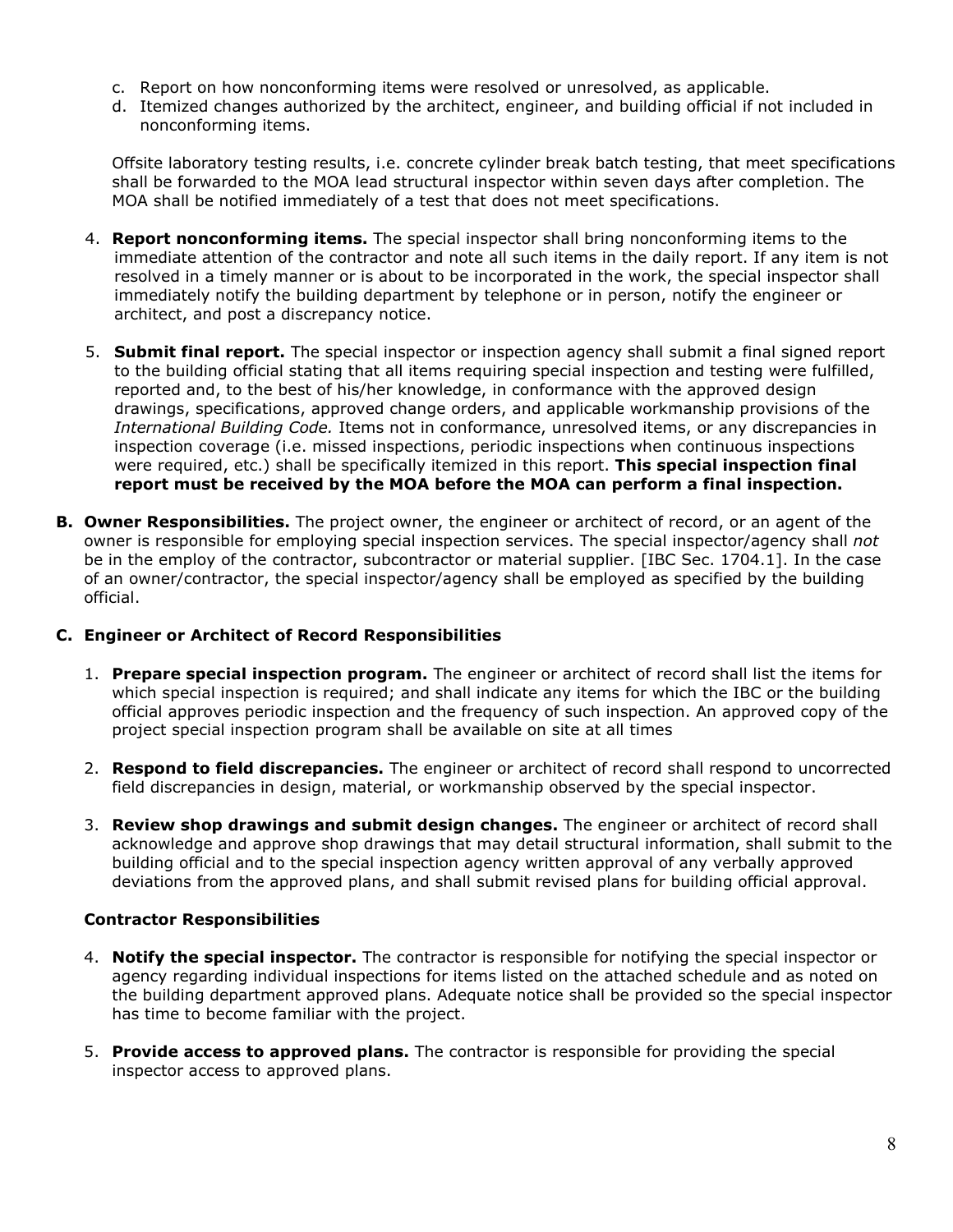- 6. **Retain special inspection records.** The contractor is also responsible for retaining at the job site all special inspection records completed by the special inspector.
- 7. **Exercise quality control.** The contractor shall have procedures in place for exercising quality control to obtain conformance with the construction documents approved by the building official. Identification and qualifications of the person(s) responsible for quality control and their positions in the organization shall be identified at the pre-construction meeting.

#### **D. Building Department Responsibilities**

- 1. **Approve special inspection program.** The building department shall approve all special inspectors and special inspection requirements.
- 2. **Enforce special inspection.** Work requiring special inspection and the performance of special inspectors shall be monitored by the building inspector. His/her approval, in addition to that of the special inspector, must be obtained prior to placement of concrete, covering of structural steel, or other similar activities.
- 3. **Review of inspection reports.** The building department should review special inspection progress and final reports.
- 4. **Perform final inspection.** The building department shall perform the final inspection and approval for a project after the final special inspection report has been reviewed and approved.

### **ACKNOWLEDGEMENTS**

I have read and agree to comply with the terms and conditions of this agreement.

| Owner:                                                                                                                                                                                                                               |     |                                                                                                                                                                                                                                |
|--------------------------------------------------------------------------------------------------------------------------------------------------------------------------------------------------------------------------------------|-----|--------------------------------------------------------------------------------------------------------------------------------------------------------------------------------------------------------------------------------|
|                                                                                                                                                                                                                                      |     |                                                                                                                                                                                                                                |
| Project Engineer/Architect:                                                                                                                                                                                                          |     |                                                                                                                                                                                                                                |
| <u> 1989 - Andrea Stadt Britain, amerikansk politiker (</u>                                                                                                                                                                          |     |                                                                                                                                                                                                                                |
| Soils Engineer:                                                                                                                                                                                                                      |     |                                                                                                                                                                                                                                |
| <u> Alexandria de la contrada de la contrada de la contrada de la contrada de la contrada de la contrada de la c</u>                                                                                                                 |     |                                                                                                                                                                                                                                |
| Contractor:                                                                                                                                                                                                                          |     |                                                                                                                                                                                                                                |
| <u>state and the state of the state and the state of the state of the state of the state of the state of the state of the state of the state of the state of the state of the state of the state of the state of the state of th</u> | By: | Date: the contract of the contract of the contract of the contract of the contract of the contract of the contract of the contract of the contract of the contract of the contract of the contract of the contract of the cont |
| Special Inspector or Inspection Agency:                                                                                                                                                                                              |     |                                                                                                                                                                                                                                |
| <u> 1980 - Johann Barn, mars ann an t-Amhainn an t-Amhainn an t-Amhainn an t-Amhainn an t-Amhainn an t-Amhainn an </u>                                                                                                               |     |                                                                                                                                                                                                                                |
| ACCEPTED FOR THE BUILDING DEPARTMENT                                                                                                                                                                                                 |     |                                                                                                                                                                                                                                |
|                                                                                                                                                                                                                                      |     | Date: ______________                                                                                                                                                                                                           |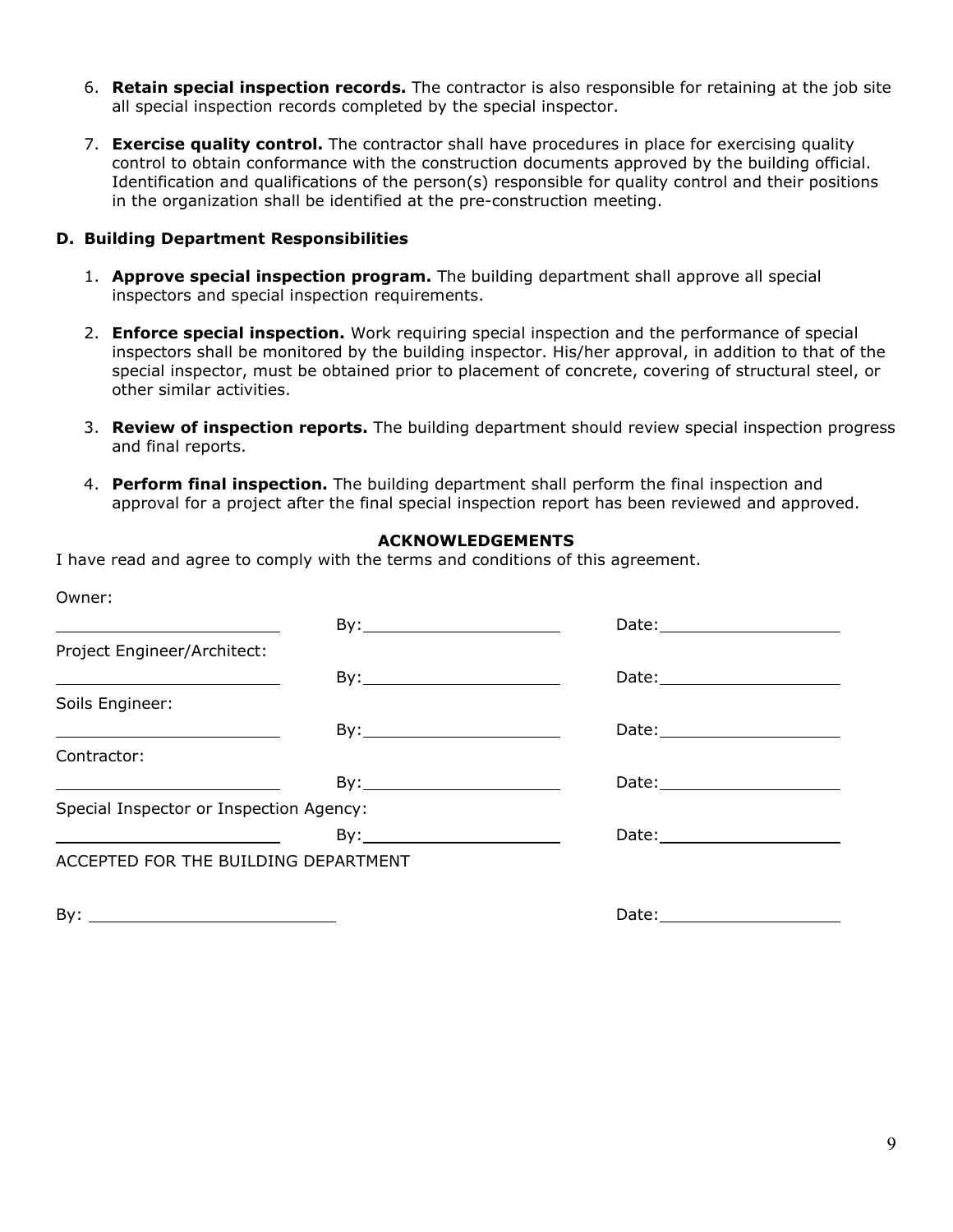# **SPECIAL INSPECTION AND TESTING SCHEDULE**

#### <span id="page-9-0"></span>**1. Concrete**

- □ Continuous placement inspection
- □ Exceptions

 $\Box$   $\overline{\text{Cylinders per}}$   $\overline{\text{Cylinders}}$   $\overline{\text{Cylinders}}$   $\overline{\text{Cylinders}}$   $\overline{\text{Cylovers}}$   $\overline{\text{Cylovers}}$ Test: \_\_\_\_@ 7 \_\_\_\_\_@ 28 \_\_\_\_ Hold

#### **2. Bolts installed in concrete**

- $\Box$  All bolts
- Location:

#### **3. Special moment-resisting concrete frame**

- As indicated
- □ Location:

#### **4. Reinforcing steel and prestressing tendons**

- **Placement inspection**
- $\Box$  Stressing and grouting of tendons

#### **5. Structural welding**

Periodic Visual Inspection:

- $\Box$  Single pass fillet welds < 5/16"
- □ Steel deck
- Welded studs
- □ Cold formed studs and joists
- □ Stair and railing systems
- Reinforcing steel
- Continuous Visual Inspection
- **All other welding**
- Reinforcing steel
- □ Other \_

#### Special Moment-Resisting Frames:

- **UT all CJP groove welds**
- $\Box$  UT all CJP grove welds > 5/16"
- **UT all PP groove welds in column splices**
- $\Box$  UT all PP groove welds in column splices > 3/4"
- UT column flanges at beam flange welds
- □ NDT rate reduction per UBC 1703.1 applies
- Other

#### **6. High-strength bolting**

| Snug Tight: | All |
|-------------|-----|
|             |     |

Full Pretension: 0

 $\Box$  As indicated As indicated

# **7. Structural Masonry**  $f^1{}_m$  \_\_\_\_\_, Stresses \_\_\_\_\_\_

Verification of *f1 m:*

- **Prism tests**
- **D** Prism test record
- D Unit strength
- Continuous inspection
- $\Box$  Periodic inspection:

#### **7. Structural Masonry (continued)**

| Test:  | Before | During |
|--------|--------|--------|
| Prisms |        |        |
| Units  |        |        |
| Grout  |        |        |
| Mortar |        |        |

#### **8. Reinforced gypsum concrete**

- $\Box$  Continuous inspection of mixing and placement  $\Box$  Periodic inspection
- Periodic inspection
- Strength testing

#### **9. Insulating concrete fill**

- D Periodic inspection
- □ Strength testing

#### **10. Spray-applied fire-resistive materials**

- D Periodic inspection
- □ Testing per IBC 1704.11.5 and ASTM E736

#### **11. Piling, drilled pier and caisson**

|              | Continuous | Periodic |
|--------------|------------|----------|
| Pile driving |            |          |
| Drilling     |            |          |
| Testing      |            |          |

#### **12. Shotcrete**

- Continuous placement inspection
- **Preconstruction panel**
- □ In-place cores
- Strength testing
- D Test panel
- □ In-place cores

#### **13. Special grading, excavation, and filling**

- D Periodic inspection
- □ Subgrade tests
- Compaction tests
- D Verify bearing strata

#### **14. Smoke control systems**

- $\Box$  Periodic inspection during ductwork erection
- During system testing

#### **15. Special cases**

- $\Box$  Shear wall/diaphragm nailing anchorage to existing concrete/masonry
	- □ Installation inspection
	- D Proof load testing
- Shoring
- Underpinning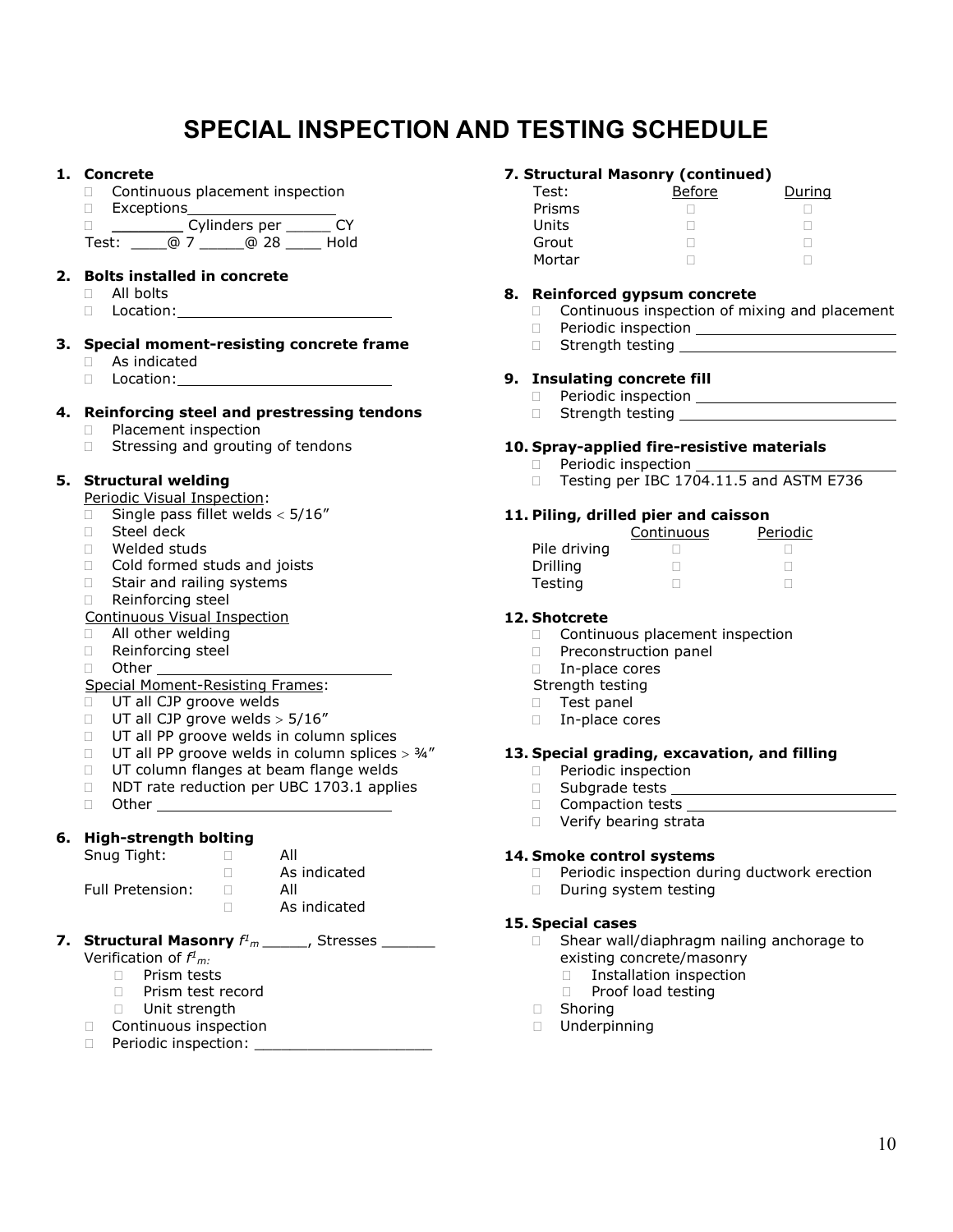#### **16. Fire-resistant penetrations and joint**

- □ Inspection of penetration firestop systems that are tested and listed in accordance with IBC 714.3.1.2 and 714.4.1.2 in accordance with ASTM E2174.
	- □ Inspection of fire-resistant join systems that are tested and listed in Section IBC
- 715.3 and 715.4 and in accordance with ASTM E2393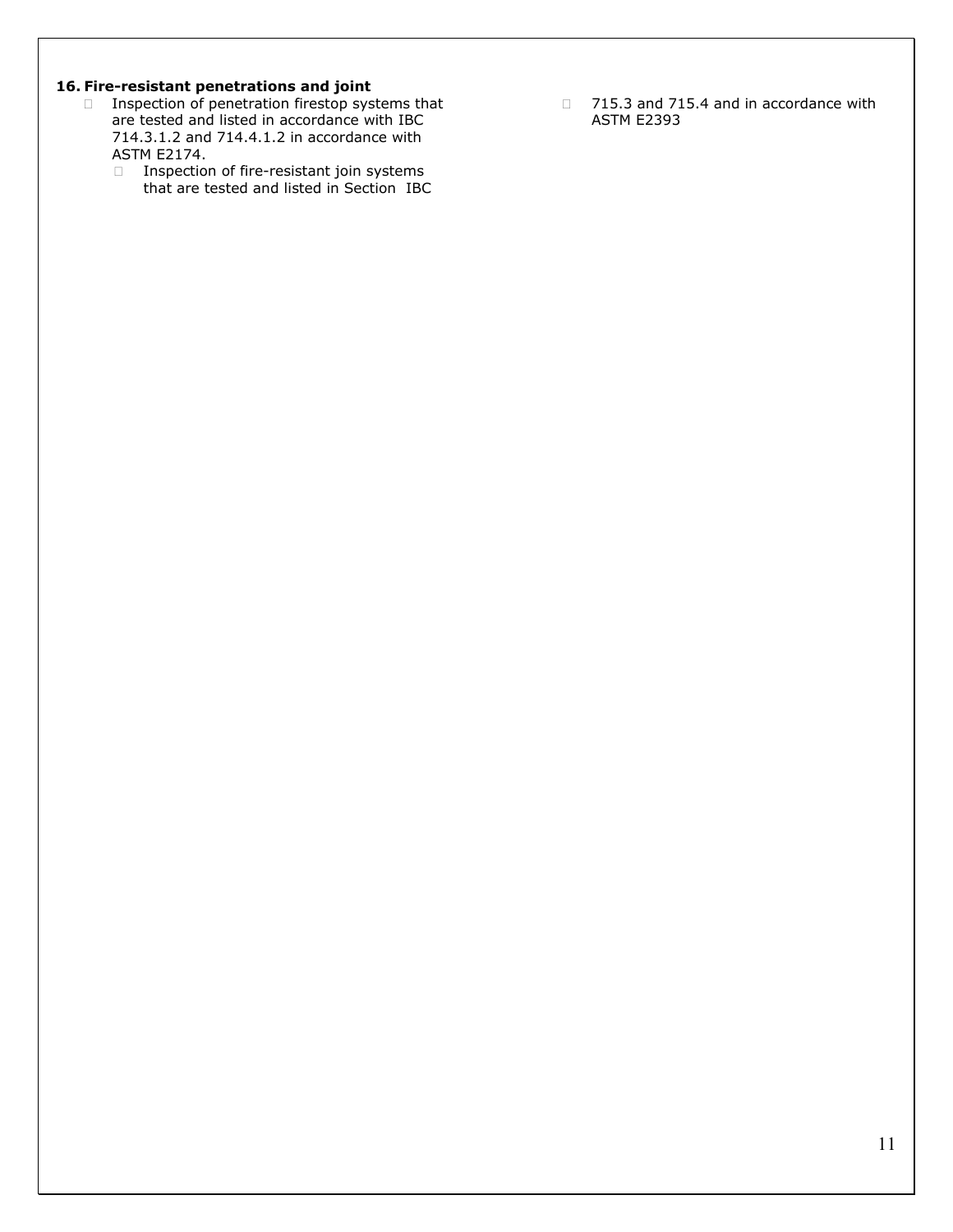

# **MUNICIPALITY OF ANCHORAGE Building Safety Division**



# Application for Special Inspector Approval Municipality of Anchorage, Special Inspector Program

<span id="page-11-0"></span>

| Date:                                                     |                                                             |            |              |  |
|-----------------------------------------------------------|-------------------------------------------------------------|------------|--------------|--|
| Name:<br>Inspector MOA<br>License Number<br>(if renewal): |                                                             |            |              |  |
| Personal:                                                 | <b>Contact Information</b>                                  |            |              |  |
| Phone:                                                    |                                                             |            |              |  |
| Email:                                                    |                                                             |            |              |  |
| Mailing Address:                                          |                                                             |            |              |  |
|                                                           |                                                             |            |              |  |
|                                                           | Okay to list employer company contact information (public)? | Yes $\Box$ | No $\square$ |  |
| <b>Employer:</b><br>Name:                                 |                                                             |            |              |  |
| <b>Contact Person:</b>                                    |                                                             |            |              |  |
| Phone:                                                    |                                                             |            |              |  |
| Email:                                                    |                                                             |            |              |  |
| Mailing Address:                                          |                                                             |            |              |  |
|                                                           |                                                             |            |              |  |

- Attach verifiable work history or resume showing experience and qualifications for type applied for.
- Check appropriate box on Table A, pg. 12, adjacent to type of special inspection approval requested.
- Provide copies of certifications required by type of inspection applied for.
- The fee for the card is \$140.00. Special inspector card shall be renewed every two (2) years by the reapplication of the special inspector. See payment methods on page 17.

All information provided in this application and accompanying resume is true and accurate. I have also read and agree to abide by the Code of Ethics for Special Inspectors.

Signed Date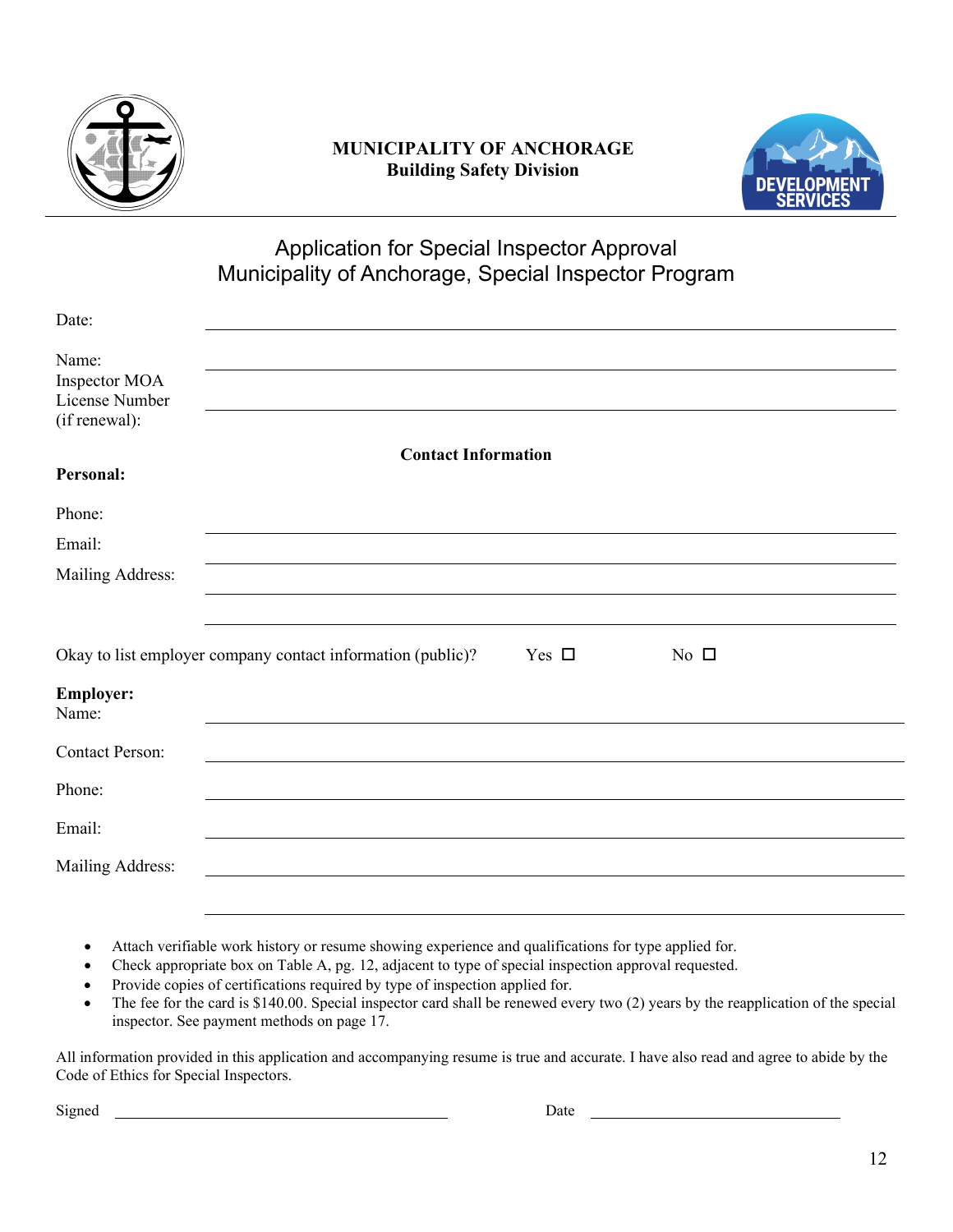<span id="page-12-0"></span>

|                  | Code<br><b>Section</b> | Abr.                        | <b>Type</b>                                             | <b>Experience</b>                                         | <b>Certification</b>                                                 |
|------------------|------------------------|-----------------------------|---------------------------------------------------------|-----------------------------------------------------------|----------------------------------------------------------------------|
|                  |                        |                             |                                                         | 66 hrs                                                    | <b>ICC Structural Steel and Bolting</b>                              |
|                  |                        |                             |                                                         | or                                                        | <b>or</b>                                                            |
|                  |                        |                             |                                                         |                                                           | MOA Intern-Steel &                                                   |
| $\Box$           | 1704.3.3               | <b>BOLT</b>                 | <b>High Strength Bolts</b>                              | 40 hrs                                                    | <b>ICC Structural Steel and Bolting</b>                              |
|                  |                        |                             |                                                         | 80 hrs                                                    | ICC Structural Masonry & ICC<br><b>Reinforced Concrete</b>           |
|                  |                        |                             |                                                         | or                                                        | or                                                                   |
|                  |                        |                             |                                                         |                                                           | MOA Intern-Masonry &                                                 |
| $\Box$<br>$\Box$ | 1704.5<br>1704.4       | <b>CMU</b><br>CONC          | Masonry<br>Concrete                                     | 300 hrs<br>included in certification                      | <b>ICC Structural Masonry</b><br><b>ICC Reinforced Concrete</b>      |
|                  |                        |                             | <b>Drilled-In Concrete</b>                              |                                                           | ICC Concrete Certification may                                       |
| $\Box$           |                        | <b>DICA</b>                 | Anchors                                                 | 24 hrs                                                    | replace experience requirement                                       |
| $\Box$           | 1704.12                | <b>EIFS</b>                 | <b>Exterior Insulation and</b><br><b>Finish Systems</b> | Included in certification                                 | Exterior Design Institute certification<br>and any other SI approval |
| $\Box$           | 1707.7                 | <b>EQ-ARCH</b>              | Architectural<br>Components                             | 8 hrs Cold Formed & 8 hrs<br>Window Walls & 16 hrs Veneer |                                                                      |
| $\Box$           | 1707.8                 | EQ-M&E                      | Electrical/Mechanical<br>Components                     |                                                           | MOA SI in Steel or Masonry or<br>Concrete                            |
|                  | 1704.1                 |                             |                                                         |                                                           |                                                                      |
| $\Box$           | 1704.11                | <b>FIRE</b><br><b>SPRAY</b> | Spray-Applied<br>Fireproofing                           | 40 hrs                                                    | ICC Sprayed-Applied Fireproofing                                     |
|                  |                        |                             |                                                         |                                                           |                                                                      |
| $\Box$           | 1704.8                 | <b>PILES</b>                | <b>Pile Foundations</b>                                 | 40 Hrs                                                    |                                                                      |
| $\Box$           | 1704.9                 | <b>PIERS</b>                | <b>Pier Foundations</b>                                 | 40 hrs                                                    | ICC Concrete & MOA Soils SI                                          |
|                  |                        |                             |                                                         |                                                           | ICC Concrete &                                                       |
| $\Box$           |                        | PT CONC                     | <b>Post Stress Tendons</b>                              | 120 hrs                                                   | <b>ICC Pre-stressed Concrete</b>                                     |
|                  |                        |                             |                                                         | 8 hrs                                                     | <b>MOA DICA SI</b>                                                   |
|                  | 1707.6                 | <b>RACK</b>                 | Racks & Access Floors                                   | or                                                        | or                                                                   |
|                  |                        |                             |                                                         |                                                           | <b>ICC Reinforced Concrete</b>                                       |
| $\Box$           |                        |                             |                                                         | none                                                      | <b>WQTC Embankment and Base &amp;</b>                                |
|                  |                        |                             |                                                         |                                                           | WQTC Aggregate; or                                                   |
| $\Box$           | 1704.7                 | <b>SOILS</b>                | Soils                                                   | 200 hrs                                                   | <b>ICC Earthwork Construction</b>                                    |
|                  | 1704.3                 |                             |                                                         | 66 hrs                                                    | ICC Structural Steel and Bolting                                     |
| $\Box$           | 1707.5                 |                             |                                                         | or                                                        | or                                                                   |
|                  |                        |                             |                                                         |                                                           | MOA Intern-Steel &                                                   |
|                  |                        | <b>STEEL</b>                | Steel                                                   | 40 hrs<br>12 months (see Structural                       | ICC Structural Steel and Bolting                                     |
| $\Box$           |                        | <b>Steel</b><br>Audit       | <b>Steel Fabrication Auditor</b>                        | Steel Fabricator Program for<br>description)              | AWS Certified Welding and ICC<br>Welding or High-Strength Bolting    |
|                  | 1704.3.1               |                             |                                                         |                                                           |                                                                      |
| $\Box$           | 1707.4                 | <b>WELD</b>                 | Welding                                                 | 100 hrs                                                   | <b>CWI</b>                                                           |
|                  | 1704.6<br>1707.3       |                             |                                                         | <b>100 hrs</b><br>or                                      | Without MOA Intern<br>or                                             |
| $\Box$           |                        | <b>WOOD</b>                 | Wood                                                    | 80 hrs                                                    | With MOA Intern                                                      |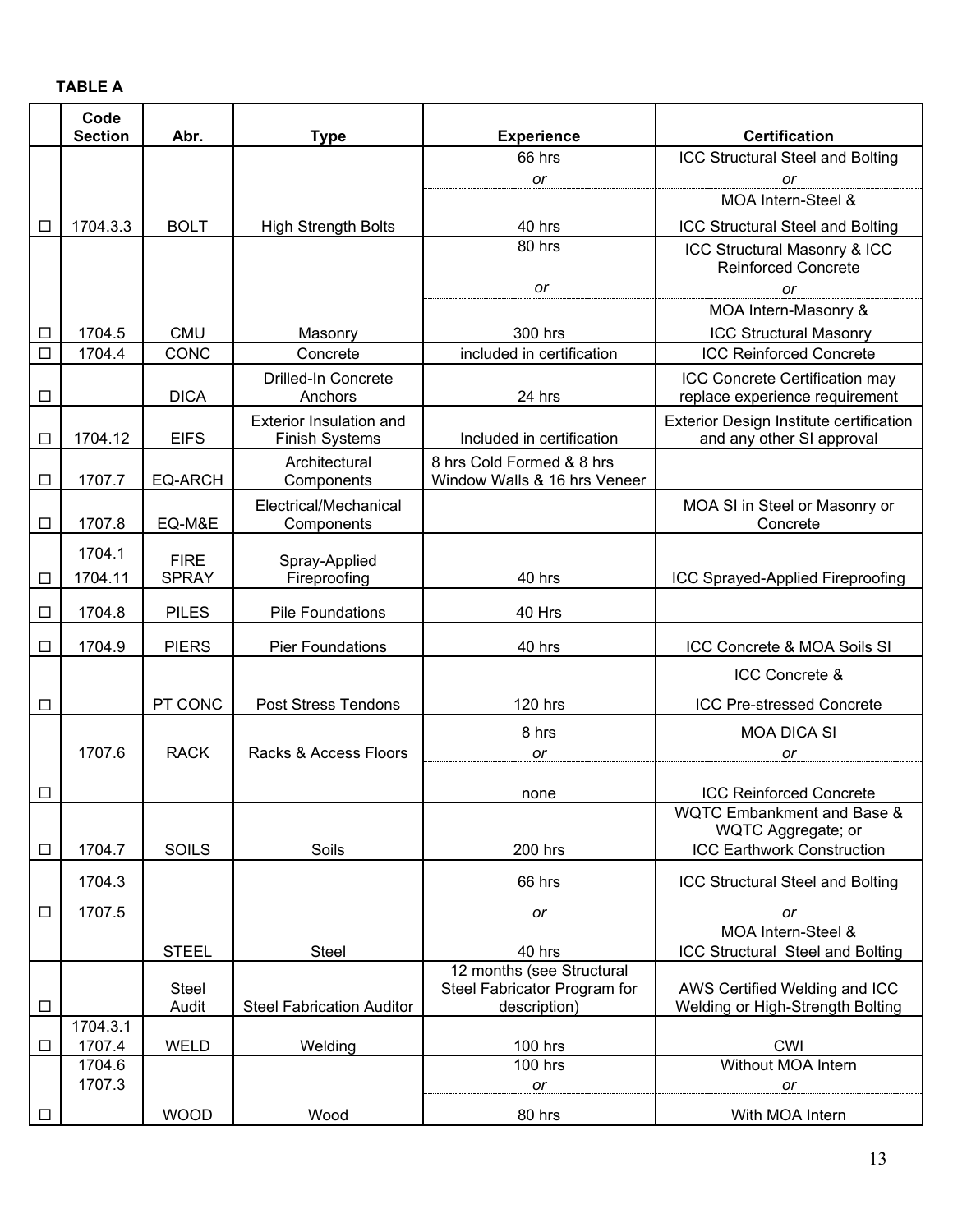| 1705.16.1 |          |                         | <b>IFC Certificate</b>           |
|-----------|----------|-------------------------|----------------------------------|
| 1705.16.2 |          | Penetration firestops & |                                  |
|           | Fire     | Fire resistant joint    | IFC 8-hr How-to-Inspect training |
|           | Stoppina | systems                 |                                  |

### <span id="page-13-0"></span>**MINIMUM EXPERIENCE AND CERTIFICATIONS FOR SPECIAL INSPECTOR PRE-APPROVAL PROGRAM**

# **CODE OF ETHICS FOR SPECIAL INSPECTORS**

### **Code of Ethics**

In order to safeguard the health and well being of the public and to maintain integrity and high standards of skills, practice, and conduct, the following shall be the Code of Ethics for Special Inspectors.

**1. Integrity.** Special Inspectors shall act with complete integrity in professional matters and be forthright and candid to their customers and MOA Building Safety inspectors and plan reviewers.

**2. Responsibility to the Public.** In performing Special Inspections, an inspector's primary obligation is to protect the safety, health, property, and welfare of the public. Special Inspectors shall therefore perform their duties in a conscientious and impartial manner. Accordingly, a Special Inspector shall:

**2.1.** Perform assignments only when qualified by training, experience, and capability.

**2.2.** Present credentials upon request.

**2.3.** Not falsely represent current status nor misrepresent categories for which a Special Inspector has been approved by MOA Building Safety.

**2.4.** Be completely truthful, objective, thorough, and factual in any written report, statement, or testimony concerning the work, and include all relevant or pertinent information.

**2.5.** Sign only for work that the Special Inspector has personally inspected.

**2.6.** Neither associate with nor knowingly participate in a fraudulent or dishonest venture.

## **3. Public Statements**

**3.1.** A Special Inspector shall issue no statement, criticism or argument on inspection matters which were inspired or paid for by an interested party, or parties, without first identifying the party and disclosing any possible financial or other interest.

**3.2.** A Special Inspector shall publicly express no opinion on inspection subjects unless it is founded upon adequate knowledge of the facts in issue, upon a background of technical competence pertinent to the subject, and upon honest conviction of the accuracy and propriety of the statement.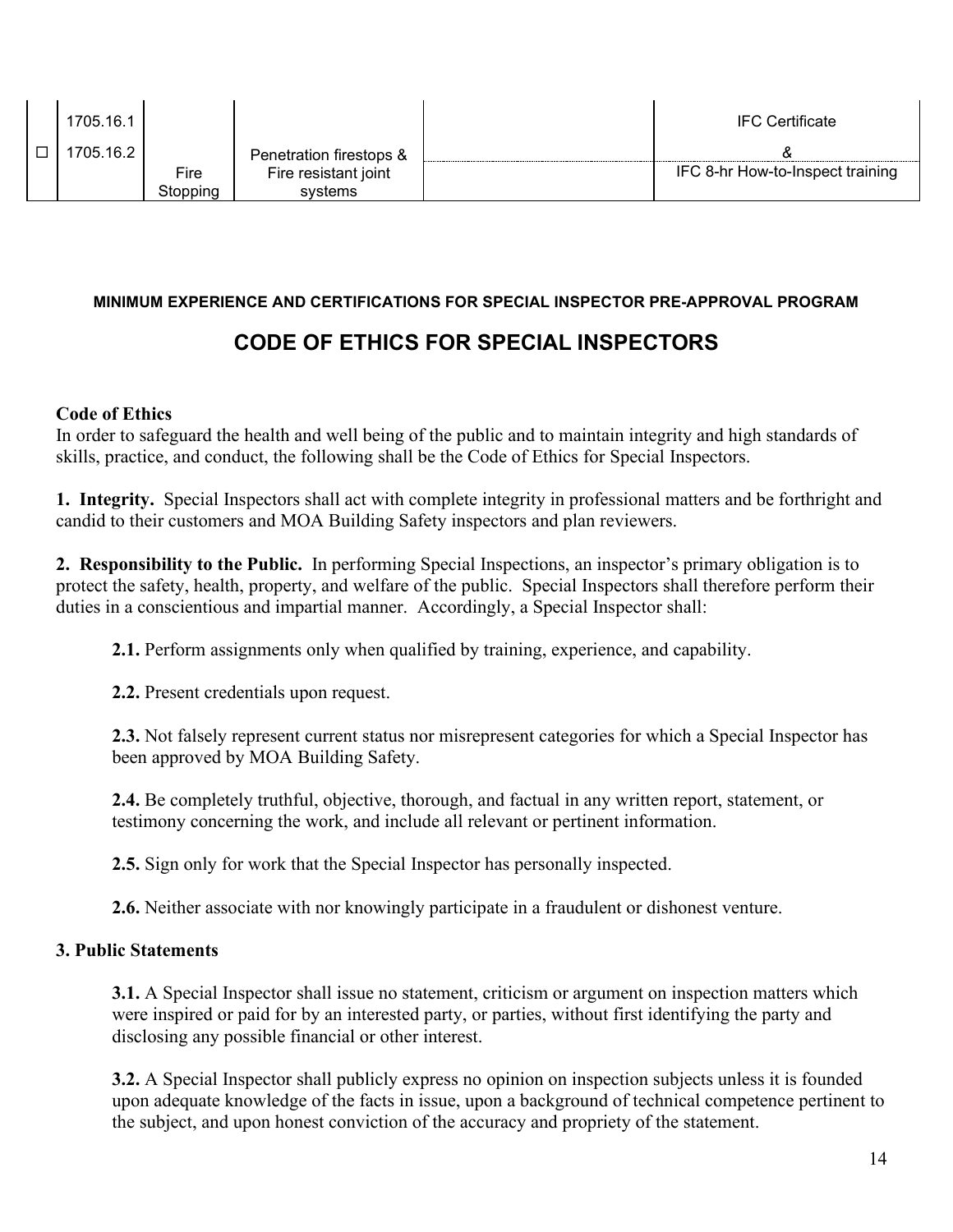## **4. Conflict of Interest**

**4.1.** A Special Inspector shall avoid a conflict of interest with a client and shall disclose any business association, or circumstance that might be so considered.

**4.2.** A Special Inspector shall not accept compensation, financial or otherwise, from more than one party for services on the same project, or for services pertaining to the same project, unless the circumstances are fully disclosed and agreed to by all interested parties or their authorized agents, including MOA Building Safety.

**4.3.** A Special Inspector shall not solicit or accept gratuities, directly or indirectly, from any party, or parties, dealing with the client or employer in connection with the Special Inspector's work.

**4.4.** A Special Inspector shall only accept work from, and be paid by, an Owner, or Architect or Engineer of Record acting as the Owner's representative. Work for owners doing design-build projects must have pre-authorization from MOA Building Safety. Special Inspection work may not be performed for, or be paid by, contractors.

# **5. Approval by MOA Building Safety**

**5.1**. A Special Inspector shall not pay, solicit, nor offer, directly or indirectly, any bribe or commission for approval by MOA Building Safety.

**5.2**. A Special Inspector shall not falsify, exaggerate, or misrepresent personal academic or professional qualifications, past assignments, accomplishments or responsibilities.

**5.3**. A Special Inspector shall not perform special inspections in the Municipality of Anchorage without first obtaining credentials from MOA Building Safety. Such credentials shall authorize a Special Inspector to perform special inspections in approved categories.

**6. Unauthorized Practice.** A violation of any part of this Code of Ethics shall constitute an unauthorized practice subject to imposition of sanctions by MOA Building Safety.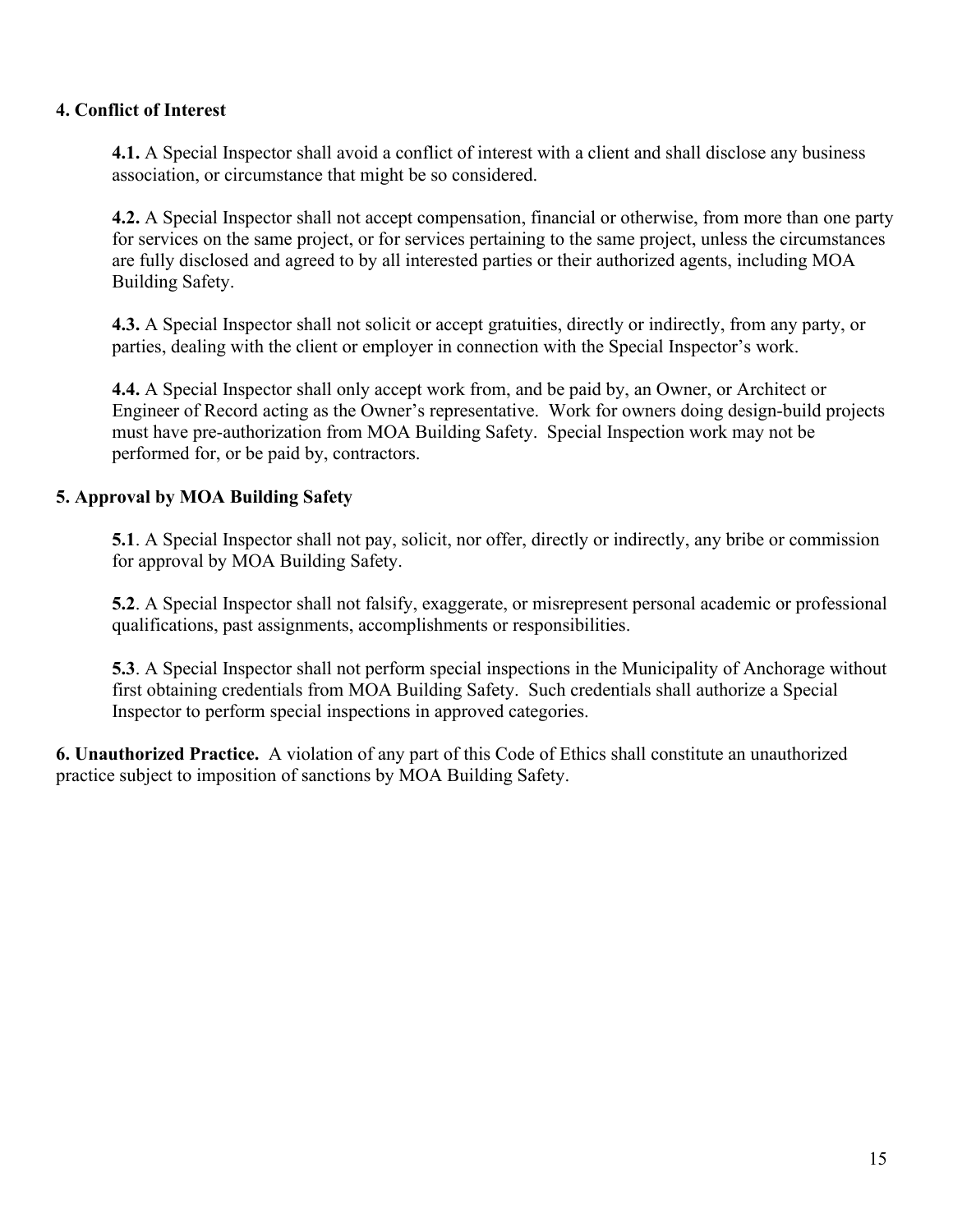# <span id="page-15-0"></span>**SPECIAL INSPECTION DAILY REPORT**

| Items requiring (1) correction; (2) correction of previously listed items; and (3) previously listed uncorrected items:                                                                     |  |
|---------------------------------------------------------------------------------------------------------------------------------------------------------------------------------------------|--|
|                                                                                                                                                                                             |  |
|                                                                                                                                                                                             |  |
|                                                                                                                                                                                             |  |
|                                                                                                                                                                                             |  |
|                                                                                                                                                                                             |  |
|                                                                                                                                                                                             |  |
|                                                                                                                                                                                             |  |
|                                                                                                                                                                                             |  |
|                                                                                                                                                                                             |  |
|                                                                                                                                                                                             |  |
|                                                                                                                                                                                             |  |
|                                                                                                                                                                                             |  |
| To the best of my knowledge, work inspected was in accordance with the building department-approved plans,<br>specifications, and applicable workmanship of the IBC, except as noted above. |  |
|                                                                                                                                                                                             |  |
|                                                                                                                                                                                             |  |
|                                                                                                                                                                                             |  |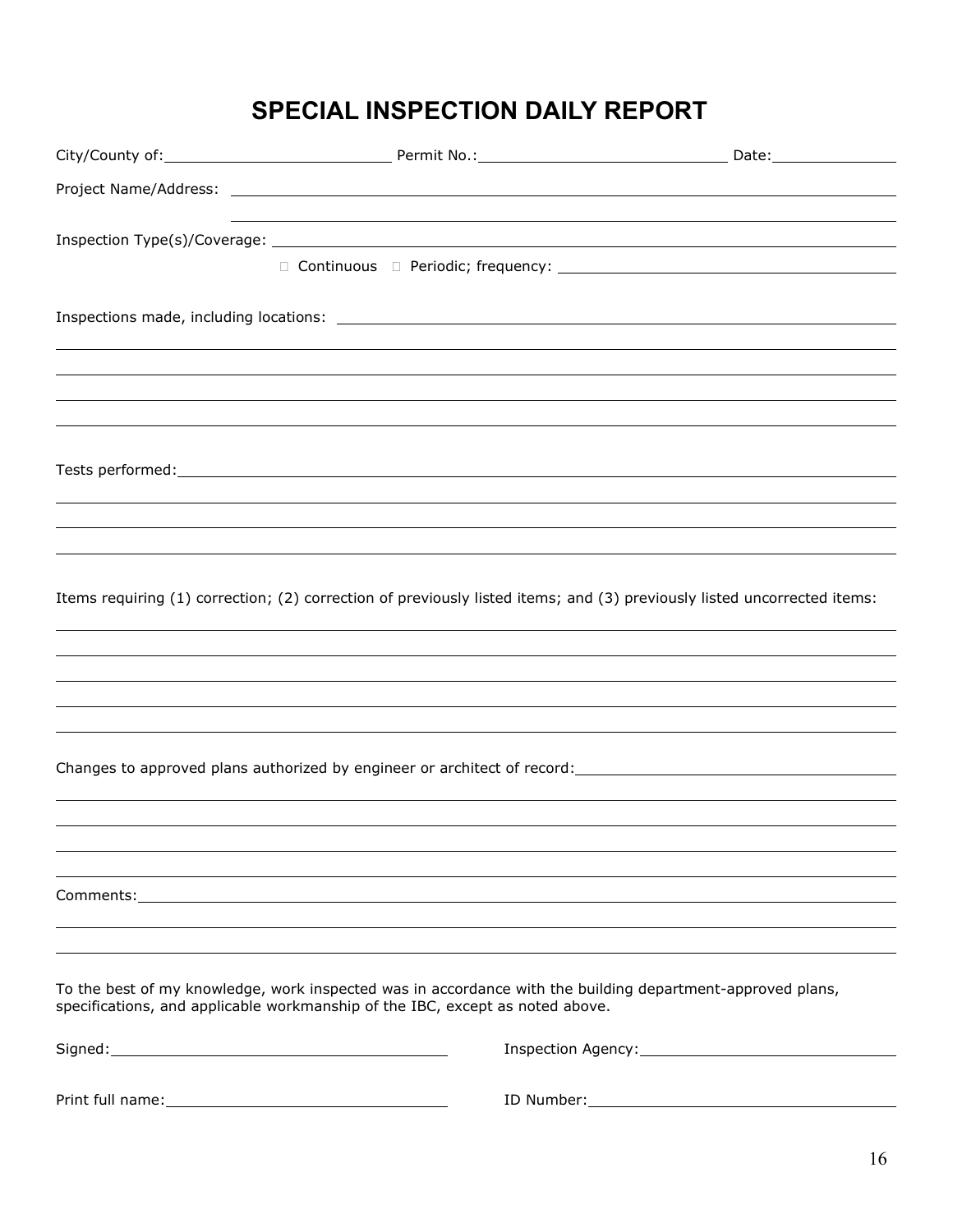# **SPECIAL INSPECTION DISCREPANCY NOTICE**

<span id="page-16-0"></span>**This form is to be used when any non-conforming items have not been resolved in a timely manner or are about to be incorporated in the work. The special inspector shall immediately notify the municipal lead structural inspector by telephone or in person, notify the engineer or architect, and post this notice adjacent to the building permit card.**

|                      |                                                                        | Date: the contract of the contract of the contract of the contract of the contract of the contract of the contract of the contract of the contract of the contract of the contract of the contract of the contract of the cont |
|----------------------|------------------------------------------------------------------------|--------------------------------------------------------------------------------------------------------------------------------------------------------------------------------------------------------------------------------|
|                      |                                                                        |                                                                                                                                                                                                                                |
|                      |                                                                        |                                                                                                                                                                                                                                |
|                      |                                                                        |                                                                                                                                                                                                                                |
|                      |                                                                        |                                                                                                                                                                                                                                |
| Notice delivered to: | $\Box$ Contractor $\Box$ Engineer/Architect $\Box$ Building Department |                                                                                                                                                                                                                                |

**The following discrepancies require correction and inspection approval prior to proceeding with this phase of the work:**

| DO NOT REMOVE THIS NOTICE |  |  |
|---------------------------|--|--|
|                           |  |  |

Post with building permit card